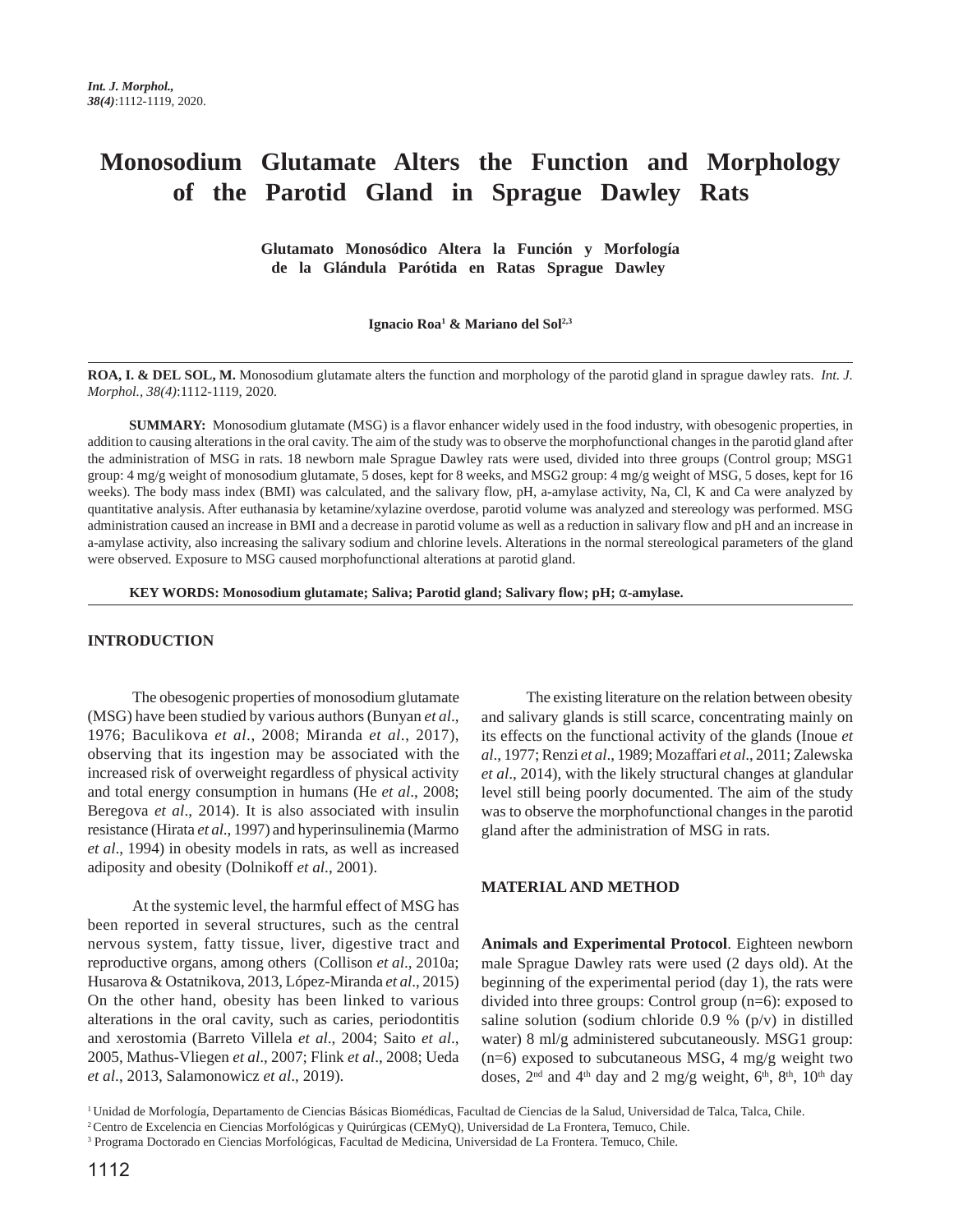(Mathus-Vliegen *et al*.), kept for 8 weeks. MSG2 group: (n=6) exposed to subcutaneous MSG, 4 mg/g weight two doses, 2nd and 4th day and 2 mg/g weight, 6th, 8th, 10th day (Mathus-Vliegen *et al*.), kept for 16 weeks.

The rats were housed in individual cages for 16 weeks in the vivarium of the Center for Excellence in Morphological and Surgical Studies (CEMyQ) at the Universidad de La Frontera, Temuco, Chile, kept at 22 ± 2 °C and 50 % - 70 % humidity and a 12 h light/dark cycle (8:00 a.m.– 8:00 p.m. /8:00 p.m. – 8:00 a.m.). A standard laboratory diet (AIN-93M) and water *ad libitum* were administered. The study was approved by the Scientific Ethics Committee of the Universidad de La Frontera, Temuco, Chile (Nº051/ 2017).

**Nutritional status and parotid gland volume.** The nutritional status of the rats was obtained by calculating the body mass index (BMI) [the relation of the rats' body weight (g) and the square of the body length (cm2 )] (Contini *et al*., 2012). The parotid gland volume was measured using Scherle's method (1970).

**Salivary analysis.** The saliva was collected from the oral cavity under parasympathetic stimulation to increase the flow and facilitate saliva collection. The animals were given 2 % pilocarpine hydrochloride (2 mg/kg of body weight s.c.), then the saliva was aspirated using a micropipette, storing it in an Eppendorf tube kept on ice, to which 60 mL of a protease inhibitor had been previously added (Protease Inhibitor Cocktail set I, Merck, Darmstadt, Germany) to minimize protein loss. The salivary pH was obtained using pH indicator strips (MQuant®, Merck, Darmstadt, Germany). The salivary flow was determined with a 20-200 mL micropipette (BioPetteTM, NJ, USA) for 10 min. The salivary amylase was determined in 10 ml of sample in 1 ml of colorimetric reagent (a-amylase liquicolor, Human, Wiesbaden, Germany) at 37 °C in a multimodal reader (Synergy TM H1, Biotek, USA).

**Salivary elementary semiquantitative microanalysis.** For the determination of the salivary elements, an EDX elementary semiquantitative microanalysis was performed in a scanning electron micrograph (VP-SEM) (SU 3500 Hitachi, Japan) coupled to an EDX detector (Quantax, Bruker, Berlin, Germany). 50 ml of saliva were deposited on double-sided carbon tape mounted to the stub, and dried at 30 °C for 10 min (carbon control tape). An elementary semiquantitative microanalysis was conducted on the samples under the following parameters: energy 15KV, working distance (WD) 10 mm approx., BSD-3D detector, magnification 500X, pressure 6Pa.

**Parotid gland stereological analysis**. Once the parotid glands had been obtained, they were fixed in buffered formalin (1.27 mol/l of formaldehyde in phosphate buffer 0.1 M pH 7.2) for 48 h, dehydrated and embedded in Paraplast Plus (Sigma-Aldrich Co., St. Louis, MO, U.S.A.). Once the blocks were obtained, 5 sections were made, 5 mm thick (Leica® RM2255), and stained with H&E.

Five fields were observed for each section; in total 125 fields per group. The slides were observed under an optical microscope (Leica®, DM750, Switzerland) with integrated camera (Leica® ICC50W, Nussloch, Germany) and the images were projected onto a flat screen monitor (View Sonic®). The analyzed parameters were: adenomere volume density  $(V_{\text{vad}})$ , adenomere surface density  $(S_{\text{vad}})$  and adenomere area density  $(NA_{ad})$  measured using the multipurpose test system M42 (Mandarim-de-Lacerda & del Sol, 2017). This same sequence was applied to the system of total and striated ducts  $(V_{\text{vtc}}, S_{\text{vtc}}, NA_{\text{tc}}, V_{\text{vstr}}, S_{\text{vstr}}, NA_{\text{str}})$ respectively). For the parameter cell number density of the adenomere (Nvac), an optical microscope (Leica® DM2000 LED, Wetzlar, Germany) was used with a Z-axis motorized stage (Prior®, Rockland, MA., USA) and a HD digital camera (Leica® MC170 HD, Heerbrugg, Switzerland), where a nucleus was considered representative of a cell.

**Statistical analysis.** The data were analyzed in the program Microsoft® Excel Mac (version 2011, CA, USA) and GraphPad Prism® (version 5.0 San Diego, USA). For the distribution of the data the Kolmogorov-Smirnov test (analysis of data normality) or Shapiro-Wilk test was used. Depending on the normality of the data distribution, a oneway ANOVA or Kruskal-Wallis test was used, followed by Tukey's post hoc test. A level of  $p<0.05$  was considered significant.

## **RESULTS**

**MSG caused increased BMI and reduced parotid volume**. Upon completion of the experimental period, an increase in the rats' BMI was observed in both the MSG1 and MSG2 groups compared to the control group, results which were not statistically significant. With respect to the parotid volume, it presented a decrease in the MSG1 group (0.16±0.9  $\text{cm}^3$ ) and MSG2 group (0.27 $\pm$ 0.06 cm<sup>3</sup>) compared to the control group  $(0.52 \pm 0.19 \text{ cm}^3)$ , which was statistically significant (p=0.0014).

MSG caused a decrease in pH levels, salivary flow and an increase in a-amylase, as well as changes in the percentages of salivary elements.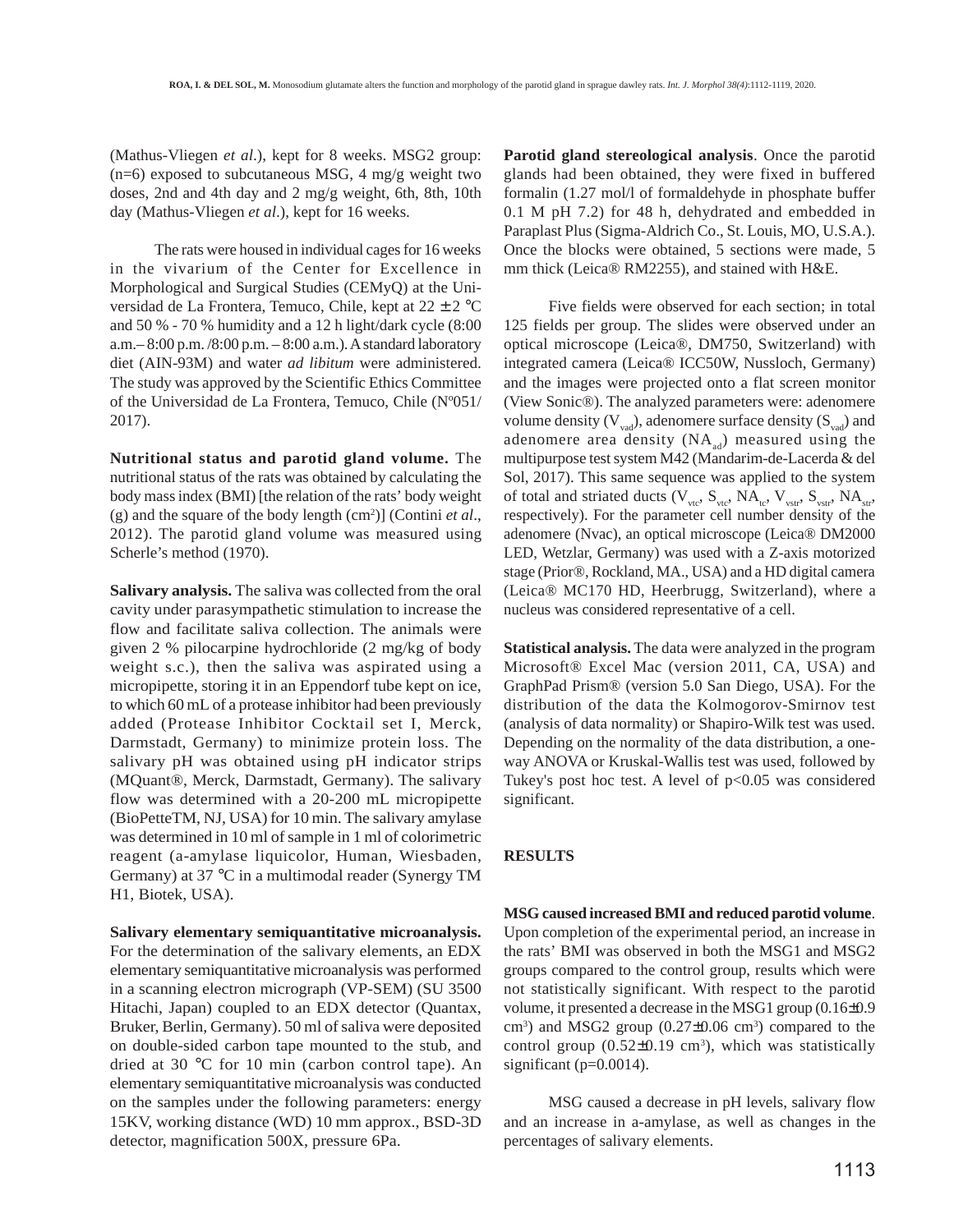After the experimental period, the rats in the MSG1 and MSG2 groups showed a reduction in salivary pH, MSG1  $(8.4\pm0.48)$ , MSG2  $(7.7\pm0.23)$  and control  $(8.8\pm0.36)$ , a statistically significant result (p=0.0009) for MSG2. The salivary flow rates by group were: control (33.5±9.29 mL/ min), MSG1 (20.3±1.3 mL/min) and MSG2 (19.3±6.4 mL/ min), with a decrease in the MSG1 and MSG2 groups being noted - statistically significant results ( $p=0.003$ ). The aamylase presented increases in the MSG1 (16579±7223 U/ L) and MSG2 groups (11732±3999 U/L) compared to the control group (5905±1668 U/L), significant only for the control group /MSG1 (p=0.0073).

The values for the elements determined in the saliva appear in Table I. Exposure to MSG induced changes in salivary electrolytes, there being statistically significant differences in the increases in sodium in both the MSG1  $(5.47\pm2.44)$  and MSG2  $(5.18\pm1.79)$  groups compared to the control  $(3.78\pm1.89)$  (p=0.0002). In the same way, the chloride presented statistically significant increases ( $p = < 0.0001$ ) in both the MSG1 and MSG2 groups compared to the control group. The potassium and calcium showed slight reductions in the MSG1 and MSG2 groups compared to the control group, results that were not statistically significant (p= 0.0890 and 0.2805 respectively).

|  |  |  | Table I. Salivary elementary semiquantitative microanalysis of male Sprague Dawley rat subjected to MSG. |
|--|--|--|----------------------------------------------------------------------------------------------------------|
|  |  |  |                                                                                                          |

| Mass percent $(\% )$ |                 | Groups                       |                    |              |
|----------------------|-----------------|------------------------------|--------------------|--------------|
|                      | Control         | <b>MSG1</b>                  | MSG <sub>2</sub>   | p            |
| Na                   | $3.78 \pm 1.89$ | $5.47 \pm 2.44$ <sup>a</sup> | $5.18 \pm 1.79$    | 0.0002       |
| Cl                   | $14.17\pm4.78$  | $17.44 \pm 5.8$ <sup>c</sup> | $19.85 \pm 6.98$ d | ${}< 0.0001$ |
| K                    | $13.3 \pm 5.08$ | $10.96\pm4.67$               | $12.20\pm4.33$     | 0.0890       |
| Ca                   | $3.25 \pm 3.64$ | $1.77 \pm 1.93$              | $1.45.2 \pm 0.78$  | 0.2805       |

a: Dif. sig. control/MSG1 (p=0.005), según análisis de ANOVA.

b: Dif. sig. control/MSG2 (p=0.005), según análisis de ANOVA.

c: Dif. sig. control/MSG2 (p=0.05), según análisis de ANOVA.

d: Dif. sig. control/MSG2 (p< 0.0001), según análisis de ANOVA.



the BMI, time-dependent. B: MSG reduces parotid volume.



Fig.2. Effects of MSG on pH, salivary flow and a-amylase activity in rats exposed for 8 and 16 weeks and control group. A: MSG reduces salivary pH. B: MSG reduces salivary flow. C: MSG increases a-amylase activity.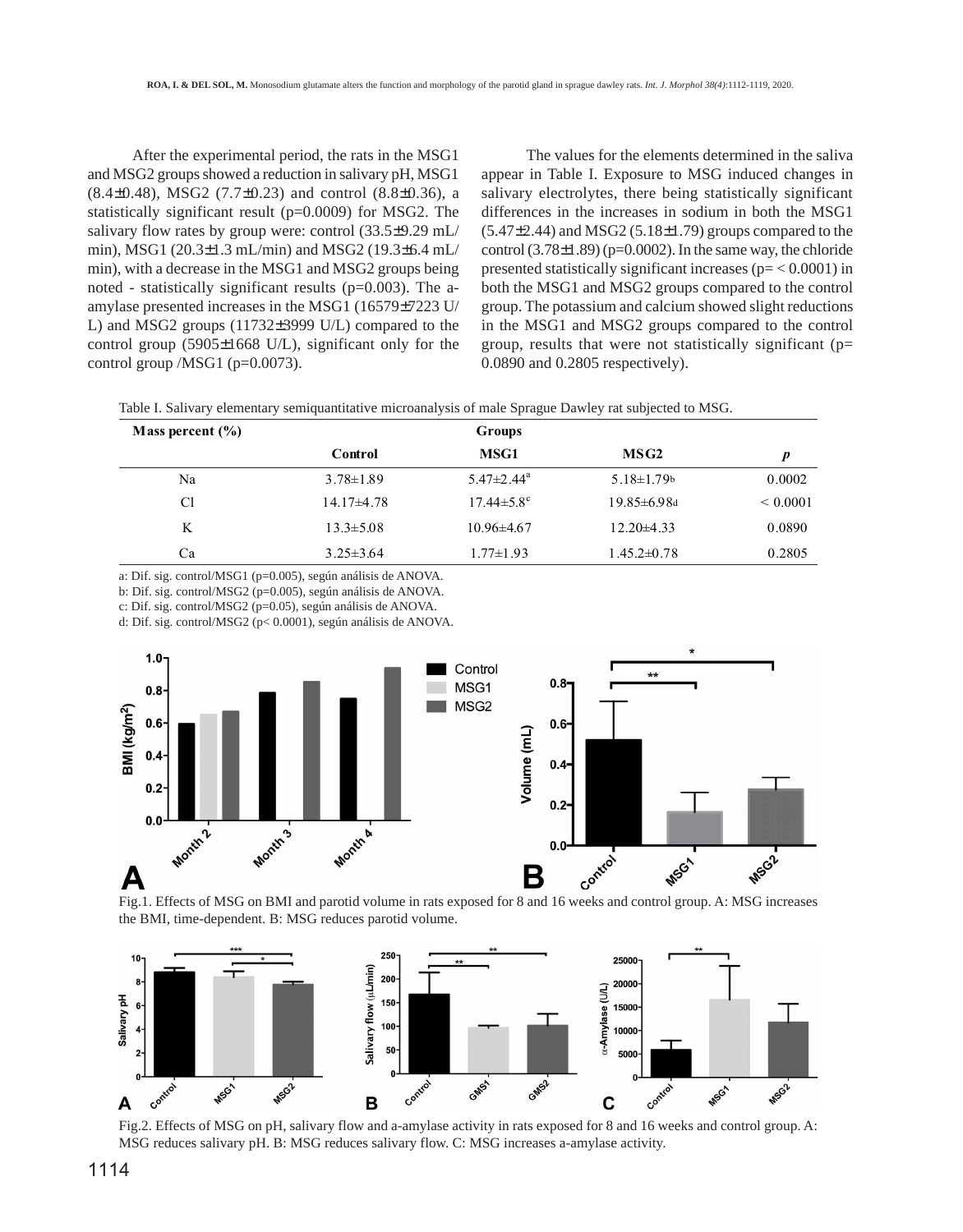**MSG caused changes in the stereological parameters**. The stereological analysis reflected a reduction in adenomere Vv, Sv and NA of the parotid gland in the MSG1 and MSG2 groups, statistically significant values (p<0.001, <0.001 and 0.0099 respectively) compared to the control group. On the other hand, the Vv and Sv of the striated ducts of the parotid gland in the MSG1 and MSG2 groups decreased in

comparison with the control group  $(p<0.001)$ . The total ducts showed a decrease in Vv, NA and Sv, with the last one presenting statistically significant differences (p<0.001). The parameter of the Nv of adenomere cells showed a reduction for both the MSG1 and MSG2 groups compared to the control group, a statistically significant result for MSG2 (p= 0.0024).



Fig.3. A-J: Effects of MSG on stereological parameters in rats exposed for 8 and 16 weeks and control group. Parotid aspects of Control, and experimental groups (H/E). 50 µm barr.

## **DISCUSSION**

MSG is the sodium salt of glutamate, an amino acid found naturally in multiple foods (Jinap & Hajeb, 2010; Behrens *et al*., 2011) and which is currently a widely consumed food additive (Shi *et al*.). According to Von Diemen *et al*. (2006), the administration of MSG in newborn rats causes the destruction of the hypothalamic ventromedial and arcuate nuclei, with these animals later developing obesity due to the lack of control between absorption and

energy expenditure. In addition, changes to the central nervous system, fatty tissue, liver and reproductive organs have been reported (Husarova & Ostatnikova), as well as in the oral structures (Beregova *et al*.; Hordiienko *et al*., 2014).

The administration of MSG in the rats in the experimental groups induced greater weight gain than in the rats in the control group, reflected in an increased BMI; this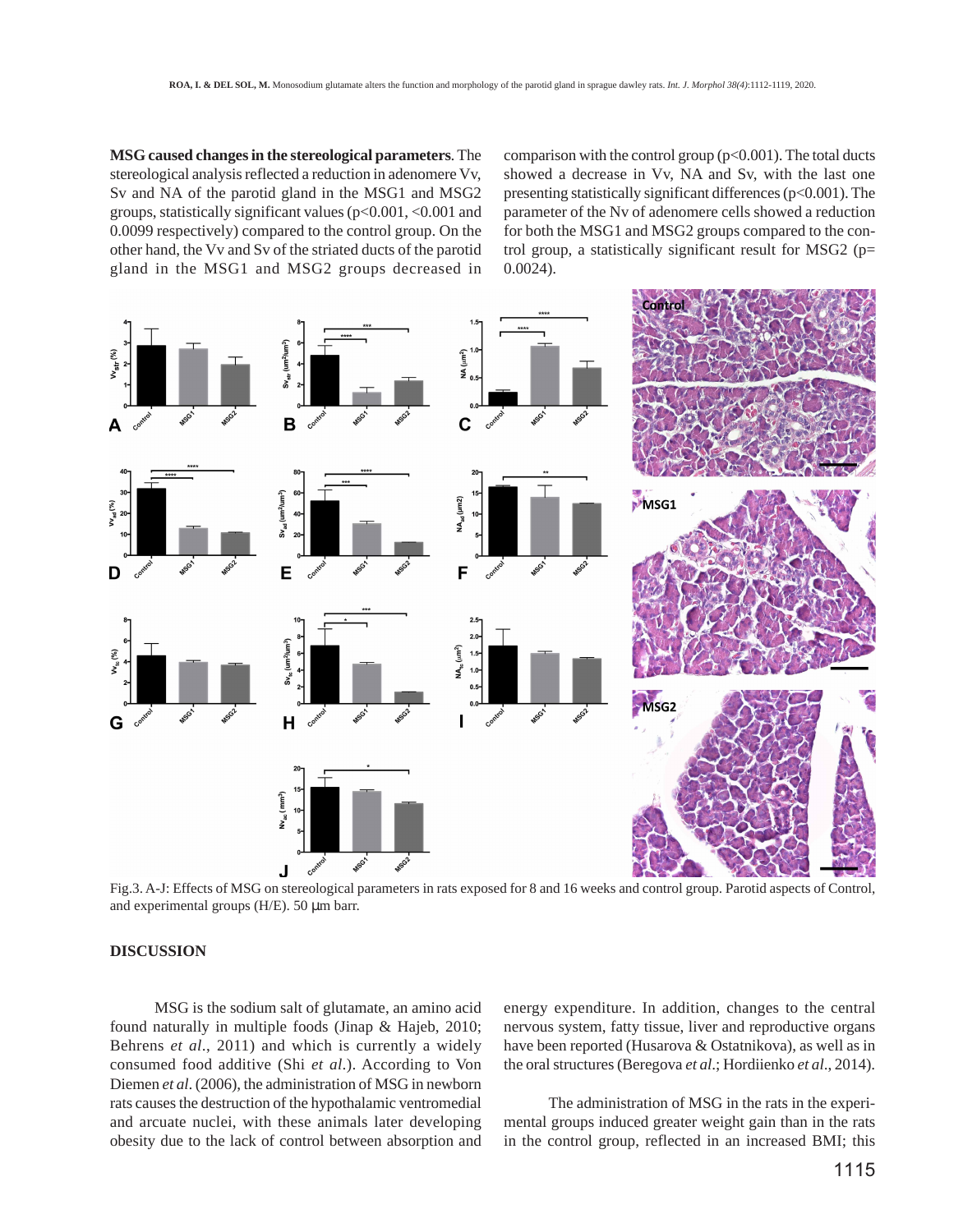increase is related to the exposure time: the greater the exposure time to MSG, the higher the BMI. Previous studies indicate that MSG consumption produces a significant increase in body weight, both in animal models and in humans (Abd El–Aziz *et al*., 2014; Collison *et al*., 2010b; He *et al*., 2008, 2011; Insawang *et al*., 2012; Matysková *et al*., 2008). Iwase *et al*. (2000) describe obesity and the increase in food ingestion as being related to the increase in leptin resistance in the arcuate nucleus, which is damaged by the action of MSG (Von Diemen *et al*.).

Although the association of MSG with the increased risk of overweight has been widely reported, the data obtained from studies on humans or experiments on animals is controversial and has not been fully confirmed (Ebert, 2009). Kondoh & Torii (1995) indicated that MSG suppresses weight increase, fat deposition and leptin levels in Sprague-Dawley rats. Similarly, Shi *et al*. (2010) reported that MSG ingestion was not associated with a greater prevalence of obesity or with a clinically significant weight increase in Chinese adults.

MSG administration decreased the parotid volume in the experimental groups compared to the animals who did not receive it, a decrease possibly associated with the MSG administration period. An exposure of 8 weeks (MSG1) induced a greater reduction in the parotid volume (0.16±0.9 cm<sup>3</sup>) than in the MSG2 group induced for 16 weeks  $(0.27\pm0.06 \text{ cm}^3)$ , which indicated that the parotid gland could partially recover its volume, although not achieving normality. Although there are no records of a volume/obesity association, there is evidence between the reduction in the weight of the salivary glands in rats and obesity induced by hypothalamic damage (Inoue *et al*.), induced by neonatal administration of MSG. In addition, pathologies like diabetes induce changes in the weight of the salivary glands; Ibuki *et al*. (2010) demonstrated a significant reduction in the mass of the submandibular gland in diabetes induced in rats. Other authors have reported atrophy of the parotid and submandibular glands accompanied by a degeneration of the acinus (Takai *et al*., 1983; Anderson *et al*., 1990; Anderson *et al*., 1994).

Change data in the architecture of the parotid gland have scarcely been reported in the literature in obesity models. From the histological point of view, at adenomere level, a reduction in volume density (Vvad), surface density (Svad) and area density (NAad) were noted in both the MSG1 and MSG2 groups, which pointed to a reduction in the volume and surface of the adenomeres, which these occupy within the gland, in addition to a decrease in the acinar cell number density (Nvac). These results are similar to those of Renzi *et al*., who reported hypotrophy of the adenomeres of the submandibular gland and a reduction in glandular mass after the induction of hyperphagia due to injury of the ventromedial nucleus of the hypothalamus, a lesion similar to that presented due to MSG consumption. By contrast, no changes were noted in the architecture of the submandibular gland in a model of genetically induced obesity (Zucker rats) (Renzi *et al*.) despite there being proinflammatory changes (Mozaffari *et al*.).

The total ducts decreased in both volume density and surface density in the groups exposed to MSG, indicating a reduction not only in striated ducts, but also in intercalated and excretory ducts. Although there are insufficient studies that link obesity to changes in the salivary glands, other obesity-related pathologies do show alterations in these glands (Lilliu *et al*., 2015). Additionally, decreases in the stereological parameters of the striated ducts in both experimental groups were observed, such as volume density (Vvstr) and surface density (Svstr) as a result of the MSG. This reduction is associated with concentration changes in salivary electrolytes in the MSG1 and MSG2 groups, where Na+ and Cl- were affected, electrolytes absorbed in the striated duct.

With respect to the functional parameters of the parotid gland, the experimental groups presented alterations in the amount and pH of saliva, as well as in the a-amylase concentration. The amount of saliva observed in the MSG1 and MSG2 groups was less, yielding statistically significant differences. Previously reported results (Modéer *et al*., 2010; de Campos *et al*., 2014; Choromanska *et al*., 2015) related reductions in salivary flow in obesity, associating this reduction with dental caries, thus strengthening even more the negative effect of obesity on oral health (Herrera *et al*., 1988; Leone & Oppenheim, 2001; Modéer *et al*., 2010). For their part, Sassaki *et al*. (2003) reported similar results in a MSG-induced obesity model. The pH decreased significantly in the groups exposed to MSG, demonstrating its effect on glandular function, results similar to those reported by Ain *et al*. (2016) in Indian children, where they noted the existing relation between the decrease in pH and the increase in BMI and decrease in salivary flow. The decrease in salivary pH could be due to the direct relation between salivary flow and amount of bicarbonate, because when there is less salivary flow, less bicarbonate is released, which reduces the pH. Matczuk *et al*. (2016) described the changes in the pH of the salivary glands as possibly leading to detrimental changes in their structure, impacting on their functions, and causing hyposalivation, similar to what was observed in our study. On the other hand, Pannunzio *et al*. (2010) did not observe any changes in the salivary pH in obese or overweight children compared to those of normal weight, the same result obtained with the parameter salivary flow.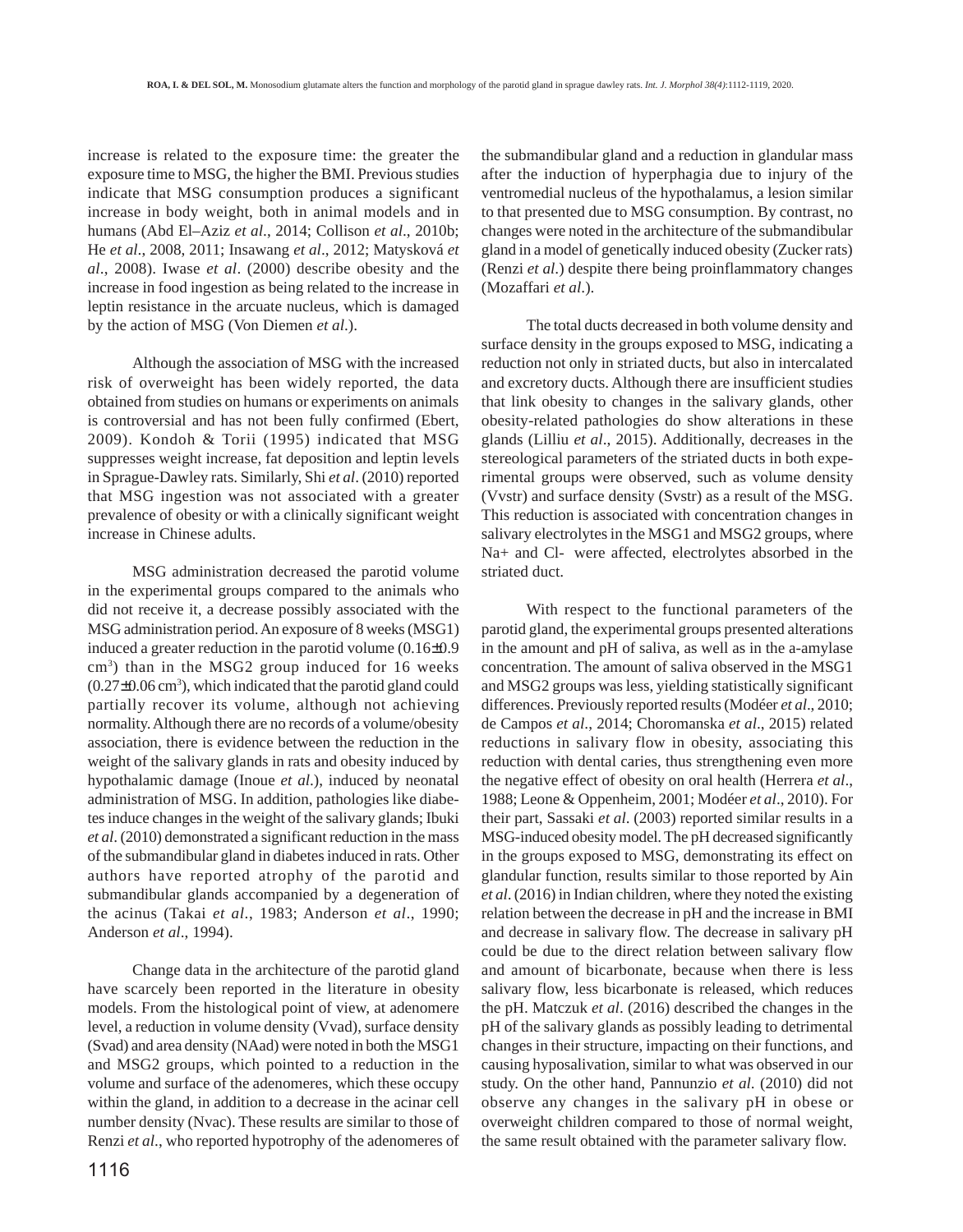α-amylase is an important component in the secretion of the parotid gland, secreted by the serous cells of the adenomere, with an important enzymatic function (Humphrey & Williamson, 2001; Rohleder & Nater, 2009). With respect to the a-amylase values, this enzyme increased in both groups exposed to MSG, thus in the animals in the MSG1 group, exposed to only 8 weeks, there were higher values, which decreased after 16 weeks, not reaching normality. This increase was reported previously by Sassaki *et al*. and Rodrigues *et al*. (2015) in obese animals, in MSGinduced obesity models and diets rich in fats, respectively. Although in our results there was a reduction in the number of acinar cells, the a-amylase secretion increased, which could be explained by a compensatory response by these cells. A possible explanation of the increase in active aamylase could be due to the pH determined in the experimental groups, which are closer to the optimal activation pH of this enzyme, which are over pH 6 (Pedersen *et al*., 2018), being affected also in conditions of hypofunction of the salivary gland (Lynge Pedersen & Belstrøm, 2019).

The glandular activity is intimately related to the morphological changes, explained partly by the proinflammatory effects induced by obesity/overweight in the salivary glands, produced mainly by the action of proinflammatory cytokines derived from adipocytes and macrophages present in the fatty tissue, which might negatively affect the function of the salivary glands (Modéer *et al*., 2011), in addition to the oxidative changes produced by MSG at glandular level, thus causing the development of oxidative stress (Beregova *et al*.; Hordiienko *et al*.).

#### **CONCLUSION**

Exposure to MSG caused morphofunctional alterations at parotid level, with a reduction in the volume of the gland being observed, accompanied by changes in the adenomere and striated ducts in the gland, involved in the production, secretion and modification of saliva, which was altered in flow, pH and in its components.

**ACKNOWLEDGEMENTS**. Financial support CONICYT-PCHA/Doctorado Nacional/2015-21150235.

**ROA, I. & DEL SOL, M.** Glutamato monosódico altera la función y morfología de la glándula parótida en ratas Sprague Dawley. *Int. J. Morphol., 38(4)*:1112-1119, 2020.

**RESUMEN:** El glutamato monosódico (MSG), es un potenciador del sabor ampliamente utilizado en la industria alimentaria. Diversos estudios han propuesto la relación entre éste y el desarrollo de obesidad, además de provocar alteraciones en la cavidad oral. El objetivo del estudio fue observar los cambios morfofuncionales a nivel de la glándula parótida, posterior a la administración de MSG en ratas. Se utilizaron 18 ratas neonatas Sprague Dawley machos, divididas en tres grupos según su tiempo de exposición y dosis a MSG (Grupo Control, Grupo MSG1: 4 mg/g peso de glutamato monosódico, 5 dosis, mantenidas 8 semanas, Grupo MSG2: 4 mg/g peso de MSG, 5 dosis, mantenidas 16 semanas. Fue calculado el índice de masa corporal (BMI), además de ser analizado el flujo salival, pH, actividad de α-amilasa, y Na, Cl, K y Ca mediante análisis semicuantitativo. Luego de la eutanasia por sobredosis de ketamina/xilasina, las glándulas parótidas fueron extraídas y analizado su volumen y fueron procesadas para histología, y estudio estereológico. La administración de MSG causó aumento en BMI y disminución del volumen parotídeo, además de disminución del flujo y pH salival, así como aumento en actividad de la a-amilasa, aumentando además los niveles de sodio y cloro salival. Fueron observadas alteraciones a nivel de los parámetros estereológicos normales de la glándula. La exposición a MSG causó alteraciones morfofuncionales a nivel parotídeo, observándose una disminución del volumen de la glándula, acompañado de alteraciones en el adenómero y conductos estriados de la glándula, implicados en la producción, secreción y modificación de la saliva, la cual se vio alterada, en el flujo, pH, y en sus componentes.

 **PALABRAS CLAVE: Glutamato monosódico; Saliva; Glándula parótida; Flujo salival; pH;** α**-amilasa.**

#### **REFERENCES**

- Abd El–Aziz, G. S.; El-Fark, M. O.; Hassan, A. M. & Badawoud, M. H. Effects of prolonged oral intake of monosodium glutamate (MSG) on body weight and its correlation to stomach histopathological changes in male rats. *Thai. J. Vet. Med., 44*:201-8, 2014.
- Ain, T. S.; Sultan, S.; Gowhar, O.; Ravishankar, T. L. & Kumar, S. Obesity and salivary parameters (flow rate, buffer capacity, and salivary pH) in children of Moradabad, India. *Int. J. Sci. Study, 4*:25-9, 2016.
- Anderson, L. C.; Garret, J. R. & Proctor, G. B. Morphological effects of sympathetic nerve stimulation on rat parotid glands 3-4 weeks after the induction of streptozotocin diabetes. *Arch. Oral Biol., 35*:829-38, 1990.
- Anderson, L. C.; Suleiman, A. H. & Garrett, J. R. Morphological effects of diabetes on the granular ducts and acini of the rat submandibular gland. *Microsc. Res. Tech., 27*:61-70, 1994.
- Baculikova, M.; Fiala, R.; Jezova, D.; Macho, L. & Zorad, S. Rats with monosodium glutamate-induced obesity and insulin resistance exhibit low expression of G alpha (i2) G-protein. *Gen. Physiol. Biophys., 27*:222–6, 2008.
- Barreto Villela, N.; Braghrolli Neto, O.; Lima Curvello, K.; Eduarda Paneili, B.; Seal, C.; Santos, D. & Cruz, T. Quality of life of obese patients submitted to bariatric surgery. *Nutr. Hosp., 19*:367-71, 2004.
- Behrens, M.; Meyerhof, W.; Hellfritsch, C. & Hofmann, T. Sweet and umami taste: natural products, their chemosensory targets, and beyond. *Angew. Chem. Int. Ed. Engl., 50*:2220–42, 2011.
- Bereregova, T. V.; Falalyeyeva, T. M.; Neporada, K. S. & Gordienko, L. P. Metabolic Changes in Salivary Glands of Rats under Glutamate-Induced Obesity. *J. Dent. Oral Disord. Ther., 2(3)*:1-4, 2014.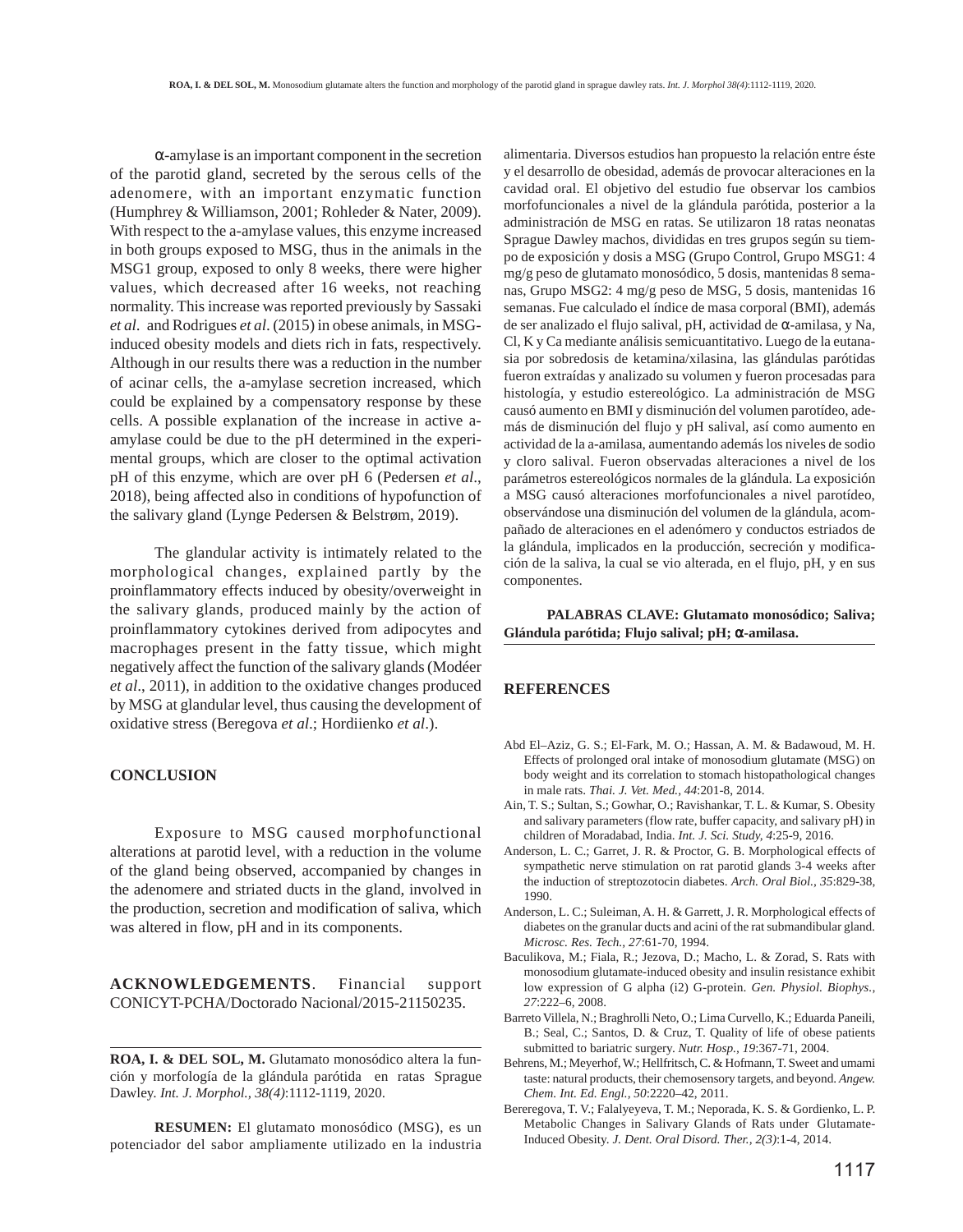- Bunyan, J.; Murrell, E. A. & Shah, P. P. The induction of obesity in rodents by means of monosodium glutamate. *Br. J. Nutr., 35*:25-39, 1976.
- Choromanska, K.; Choromanska, B.; Dabrowska, E.; Baczek, W.; Mysliwiec, P.; Dadan, J. & Zalewska, A. Saliva of obese patients - is it different? *Postepy Hig. Med. Dosw. (Online), 69*:1190-5, 2015.
- Contini, M. C.; Millen, N.; Riera, L. & Mahieu, S. Kidney and liver functions and stress oxidative markers of monosodium glutamateinduced obese rats. *Food Public Health, 2*:168-77, 2012.
- Collison, K. S.; Maqbool, Z. M.; Inglis, A. L.; Makhoul, N. J.; Saleh, S. M.; Bakheet, R. H.; Al-Johi, M. A.; Al-Rabiah, R. K.; Zaidi, M. Z. & Al-Mohanna, F. A. Effect of dietary monosodium glutamate on HFCS-Induced Hepatic Steatosis: expression profiles in the liver and visceral fat. *Obesity (Silver Spring), 18*:1122-34, 2010a.
- Collison, K. S.; Makhoul, N. J.; Inglis, A.; Al-Johi, M.; Zaidi, M. Z.; Maqbool, Z.; Saleh, S. M.; Bakheet, R.; Mondreal, R.; Al-Rabiah, R.; Shoukri, M.; Milgram, N. W. & Al-Mohanna, F. A. Dietary transfat combined with monosodium glutamate induces dyslipidemia and impairs spatial memory. *Physiol. Behav., 99*:334-42, 2010.
- De Campos, M. M.; Kobayashi, F. Y.; Barbosa, Tde, S.; Costa, S. DA. S.; Lucas, B. DE. L. & Castelo, P. M. Characteristics of salivary secretion in normal-weight, overweight and obese children: a preliminary study salivary composition and excessive fat tissue. *Odontology, 102*:318- 24, 2014.
- Dolnikoff, M.; Martin-Hidalgo, A.; Machado, U. F.; Lima, F. B. & Herrera, E. Decreased lipolysis and enhanced glycerol and glucose utilization by adipose tissue prior to development of obesity in monosodium glutamate (MSG) treated-rats. *Int. J. Obes. Relat. Metab. Disord., 25*:426-33, 2001.
- Ebert, A. G. Evidence that MSG des not induce obesity. *Obesity, 17*:629- 30, 2009.
- Flink, H.; Bergdahl, M.; Tegelberg, A.; Rosenblad, A. & Lagerlöf, F. Prevalence of hyposalivation in relation to general health, body mass index and remaining teeth in different age groups of adults. *Community Dent. Oral Epidemiol., 36*:523-31, 2008.
- He, K.; Zhao, L.; Daviglus, M. L.; Dyer, A. R.; Van Horn, L.; Garside, D.; Zhu, L.; Guo, D.; Wu, Y.; Zhou, B.; Stamler, J. & INTERMAP Cooperative Research Group. Cooperative Research Group. Association of monosodium glutamate intake with overweight in Chinese adults: the INTERMAP Study. *Obesity (Silver Spring), 16*:1875-80, 2008.
- He, K.; Du, S.; Xun, P.; Sharma, S.; Wang, H.; Zhai, F. & Popkin, B. Consumption of monosodium glutamate in relation to incidence of overweight in Chinese adults. China Health and Nutrition Survey (CHNS). *Am. J. Clin. Nutr., 93*:1328-36, 2011.
- Herrera, J. L.; Lyons, M. F. 2nd. & Johnson, L. F. Saliva: Its role in health and disease. *J. Clin. Gastroenterol., 10*:569-78, 1988.
- Hirata, A. E.; Andrade, I. S.; Vaskevicius, P. & Dolnikoff, M. S. Monosodium glutamate (MSG)-obese rats develop glucose intolerance and insulin resistance to peripheral glucose uptake. *Braz. J. Medical. Biol. Res., 30*:671-4, 1997.
- Hordiienko, L. P.; Berehova, T. V.; Neporada, K. S. & Falalieieva, T. M. Oxidative stress development in the tissues of salivary glands of rats in conditions of monosodium glutamate-induced obesity. *Fiziol. Zh., 60(4)*:105-7, 2014.
- Humphrey, S. P. & Williamson, R. T. A review of saliva: Normal composition, flow, and function. *J. Prosthet. Dent., 85*:162-9, 2001.
- Husarova, V. & Ostatnikova, D. Monosodium glutamate toxic effects and their implications for human intake: a review. *JMED Research*, 2013.
- Ibuki, F. K.; Simoes, A. & Nogueira, F. N. Antioxidant enzymatic defense in salivary glands of streptozotocin-induced diabetic rats: a temporal study. *Cell Biochem. Func., 28*:503–8, 2010.
- Inoue, S.; Campfield, L. A. & Bray, G. A. Comparison of metabolic alterations in hypothalamic and high fat diet-induced obesity. *Am. J. Physiol., 233*:R162-8, 1977.
- Insawang, T.; Selmi, C.; Chaon, U.; Pethlert, S.; Yongvanit, P.; Areejitranusorn, P.; Boonsiri, P.; Khampitak, T.; Tangrassameeprasert, R.; Pinitsoontorn, C.; Prasongwattana, V.; Gershwin, M. E. & Hammock, B. D. Monosodium glutamate (MSG) intake is associated with the prevalence of metabolic syndrome in a rural Thai population. *Nutr. Metab. (Lond)., 9*:50, 2012.
- Iwase, M.; Ichikawa, K.; Tashiro, K.; Iino, K.; Shinohara, N.; Ibayashi, S.; Yoshinari, M. & Fujishima, M. Effects of monosodium glutamateinduced obesity in spontaneously hypertensive rats vs. Wistar Kyoto rats: serum leptin and blood flow to brown adipose tissue. *Hypertens. Res., 23*:503-10, 2000.
- Jinap, S. & Hajeb, P. Glutamate. Its applications in food and contribution to health. *Appetite, 55*:1-10, 2010.
- Kondoh, T. & Torii, K. MSG suppresses weight gain, fat deposition, and plasma leptin levels in male Sprague-Dawley rats. *Physiol. Behav., 95*:135-44, 1995.
- Leone, C. W. & Oppenheim, F. G. Physical and chemical aspects of saliva as indicators of risk for dental caries in humans. *J. Dent. Educ., 65*:1054-62, 2001.
- Lilliu, M. A.; Solinas, P. & Cossu, M. Diabetes causes morphological changes in human submandibular gland: a morphometric study. *J. Oral Pathol Med., 44*:291-5, 2015.
- López-Miranda, V.; Soto-Montenegro, M. L.; Uranga-Ocio, J. A.; Vera, G.; Herradón, E.; González, C.; Blas, C.; Martínez-Villaluenga, M.; López-Pérez, A. E.; Desco, M. & Abalo, R. Effects of chronic dietary exposure to monosodium glutamate on feeding behavior, adiposity, gastrointestinal motility, and cardiovascular function in healthy adult rats. *Neurogastroenterol. Motil., 27*:1559-70, 2015.
- Lynge Pedersen, A. M. & Belstrøm, D. The role of natural salivary defences in maintaining a healthy oral microbiota. *J. Dent., 80*:S3- S12, 2019.
- Mandarim-de-Lacerda, C. A. & del Sol, M. Tips for studies with quantitative morphology (morphometry and stereology). *Int. J. Morphol., 35*:1482-94, 2017.
- Marmo, M. R.; Dolnikoff, M. S.; Kettelhut, I. C.; Matsushita, D. M.; Hell, N. S. & Lima, F. B. Neonatal monosodium glutamate treatment increases epididymal adipose tissue sensitivity to insulin in threemonth old rats. *Braz. J. Med. Biol. Res., 27*:1249-53, 1994.
- Matczuk, J.; Zalewska, A.; ukaszuk, B.; Knas, M.; Maciejczyk, M.; Garbowska, M.; Ziembicka, D. M.; Waszkiel, D.; Chabowski, A.; Z˙endzian-Piotrowska, M. & Kurek, K. Insulin resistance and obesity affect lipid profile in the salivary glands. *J. Diabetes Res.,* 2016; Article ID 8163474.
- Mathus-Vliegen, E. M. & Nikkel, D. & Brand, H. S. Oral aspects of obesity. *Int. Dent. J., 57*:249-56, 2007.
- Matysková, R.; Maletínská, L.; Maixnerová, J.; Pirník, Z.; Kiss, A. & Zelezná, B. Comparison of the obesity phenotypes related to monosodium glutamate effect on arcuate nucleus and/or the high fat diet feeding in C57B1/6 and NMR1 mice. *Physiol. Res., 57*:727-34, 2008.
- Miranda, R. A.; Da Silva Franco, C. C.; De Oliveira, J. C.; Barella, L. F.; Tófolo, L. P.; Ribeiro, T. A.; Pavanello, A.; Da Conceição, E. P.; Torrezan, R.; Armitage, J.; Lisboa, P. C.; De Moura, E. G.; De Freitas Mathias, P. C. & Vieira, E. Cross-fostering reduces obesity induced by early exposure to monosodium glutamate in male rats. *Endocrine, 55*:101-12, 2017.
- Modéer, T.; Blomberg, C. C.; Wondimu, B.; Julihn, A. & Marcus, C. Association between obesity, flow rate of whole saliva, and dental caries in adolescents. *Obesity, 18*:2367–73, 2010.
- Modéer, T.; Blomberg, C.; Wondimu, B.; Lindberg, T. Y. & Marcus, C. Association between obesity and periodontal risk indicators in adolescents. *Int. J. Pediatr. Obes., 6*:e264-70, 2011.
- Mozaffari, M. S.; Abdelsayed, R.; Zakhary, I.; El-Salanty, M.; Liu, J. Y.; Wimborne, H. & El-Marakby, A. Submandibular gland and caries susceptibility in the obese Zucker rat. *J. Oral Pathol. Med., 40*:194– 200, 2011.